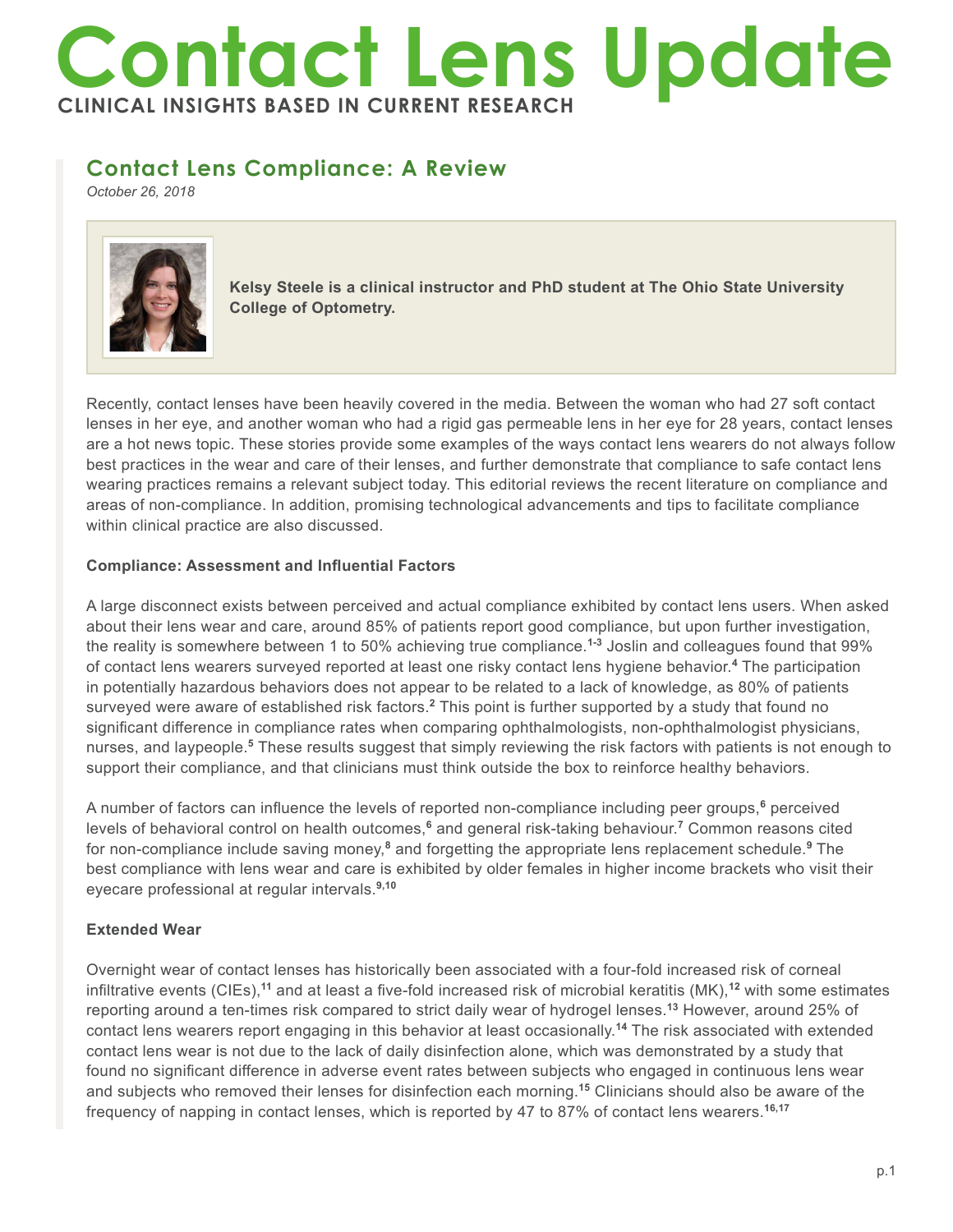#### **Lens Replacement**

Contact lenses are prone to developing surface deposits over time,**18,19** therefore compliance with the recommended lens replacement schedule is important. Daily disposable lenses have grown in popularity over the previous decade and this lens modality of course reduces the opportunity for deposits to develop. The TEMPO registry found rates of adverse events associated with daily disposable lenses from 0.6 to 1.6% of patients per year, with slight variations between materials.**<sup>20</sup>** These rates are compared to historical adverse event rates of 3-4% of reusable lens wearing patients. Additionally, daily disposable lens wearers are more compliant with lens replacement when compared to monthly and two-week replacement lens users,**9,21** with the latter option associated with the lowest levels of replacement compliance.**21-24**

Patients are not in this alone, however, as the lens replacement recommendations given by doctors do not always follow the manufacturer recommended replacement schedules. Doctors follow manufacturer recommendations more frequently with daily disposable and monthly lenses than with two-week replacement lenses,**<sup>21</sup>** which may influence the aforementioned rates of replacement non-compliance in this lens modality. The amount and location of lenses purchased also correlates to the accuracy of lens replacement, with those who purchase annual supplies from their eyecare professional demonstrating the best compliance.**<sup>9</sup>**

#### **Hand Hygiene**

Humans come into contact with countless species of bacteria, fungi, and protozoa every day, therefore thorough cleaning of the hands is paramount prior to handling contact lenses. Poor hand hygiene is a risk factor for both sterile,**<sup>25</sup>** and microbial keratitis.**<sup>26</sup>**The use of soap and water is associated with lower levels of contact lens case contamination when compared to either no hand washing or using water alone.**<sup>27</sup>** Younger adults are less likely to engage in thorough hand washing when handling their lenses,**<sup>28</sup>** and contact lens wearers are more likely to wash their hands prior to lens insertion than prior to lens removal.**<sup>9</sup>**

#### **Contact Lens Accessories**

The use of contact lens disinfection products and storage cases has a profound impact on the development of bacterial biofilm and the risk of associated complications. Lens storage cases provide a significant potential source of infection, with 23-81% of cases found to be contaminated with microorganisms,**2,27,29,30** and the level of contamination increases with case age.**<sup>31</sup>**

When examining contact lens patient behaviors, Hickson-Curran and colleagues found that only 26% of the participants always cleaned their lens case, and the same percentage of subjects reported replacement of the storage case less often than annually.**<sup>23</sup>** A study that investigated available information concerning best lens case practices indicated that there is the potential for patient confusion, as inconsistencies exist among the recommendations given by the United States Food and Drug Administration (FDA), contact lens solution manufacturers, and optometrists.**<sup>32</sup>** The literature demonstrates that the most effective procedure for reducing case contamination involves rubbing and rinsing the lens case with disinfection solution, wiping the inside surface with a tissue, and then leaving the case open and upside down to dry.**<sup>33</sup>**

Although 90% of patients surveyed reported compliant lens care in a study by Donshik and colleagues, 27% used saliva to wet their lenses and 43% utilized tap water in some aspect of their lens care.**<sup>1</sup>**Neglecting to use fresh solution every night increases the potential for complications, and the behavior of "topping off" multipurpose solution was linked to the 2004 Acanthamoeba keratitis outbreak in the United States.**4,34** Several behaviors can increase the risk of lens case contamination, however a study evaluating the association of overall compliance with case contamination found that none of the fully compliant patients had appreciable storage case contamination.**35**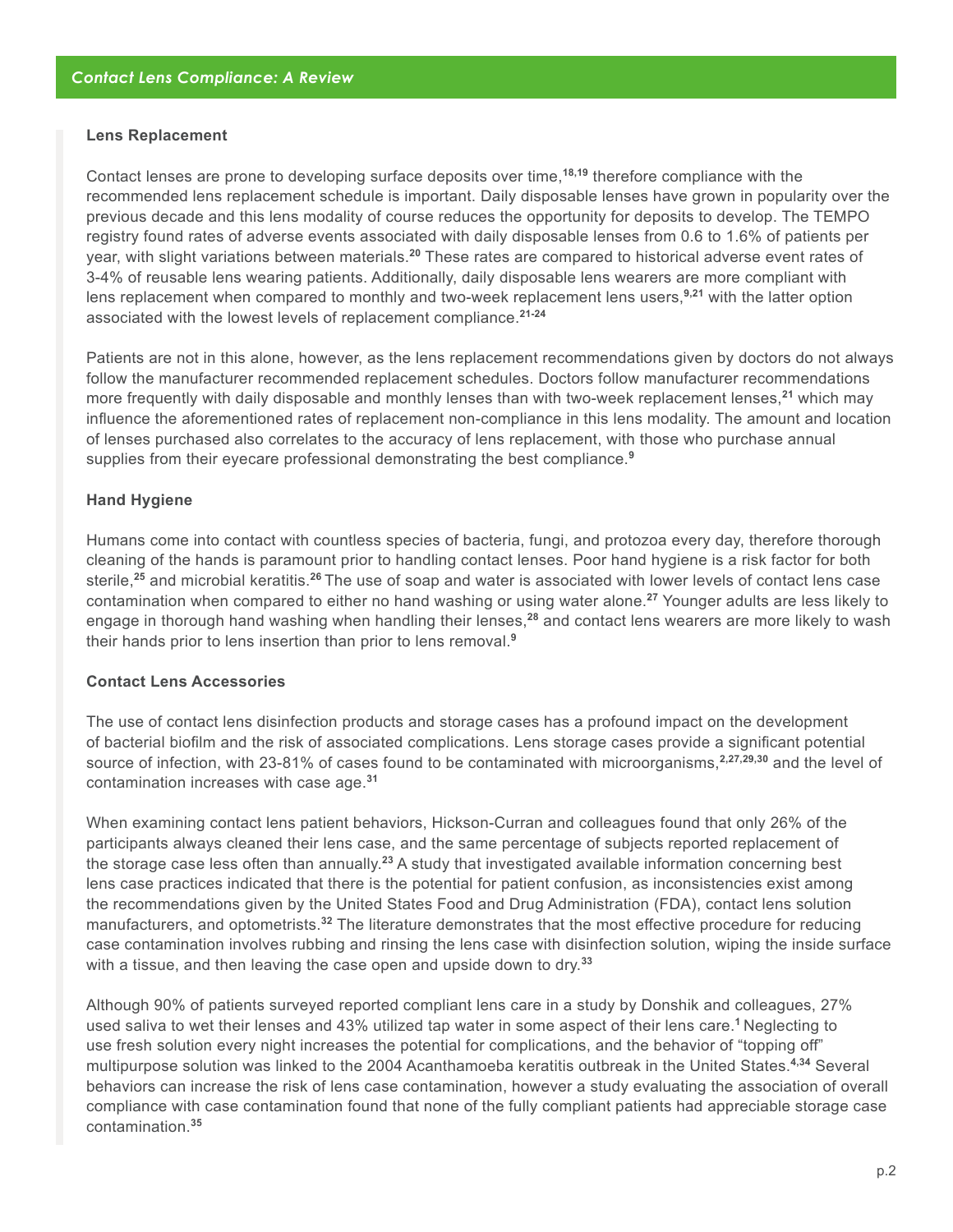#### **Water Exposure**

Contact lens exposure to water is a well-established risk factor for microbial keratitis,**<sup>36</sup>** particularly the potentially visually devastating Acanthamoeba keratitis,**37,38** which a recent study reported to exist at outbreak levels in the United Kingdom.**<sup>39</sup>** Zimmerman and colleagues investigated the prevalence of water exposure in contact lens wearers, and although water exposure behaviors are much more common in rigid gas permeable contact lens wearers than in soft lens wearers, 31% of soft lens patients report rinsing their lenses in tap water, and 15% store their lenses in water.**<sup>40</sup>** Young adults are more likely to store or rinse contact lenses with tap water when compared to an older population.**<sup>41</sup>** Many patients introduce water to their contact lenses by cleaning their storage case with soap and water or water alone.**<sup>23</sup>**

The use of contact lenses when swimming or showering can also expose the lenses to water. Both the FDA and the Centers for Disease Control and Prevention (CDC) recommend the avoidance of contact lens wear while showering, swimming, and using hot tubs.<sup>42,43</sup> There is an increased risk of the development of microbial keratitis when wearing contact lenses while showering**4,34,44** and swimming,**<sup>45</sup>** the latter of which is associated with increased levels of contact lens bacterial colonization.**<sup>45</sup>**

#### **Technological Updates**

Research and development focusing on contact lens materials and accessories has the potential to augment comprehensive patient education concerning contact lens complications. A number of animal model studies reveal promising results when evaluating the performance of an antimicrobial lens material. The use of melimine-coated contact lenses resulted in less bacterial lens adhesion and a decrease in both the signs and degree of corneal infiltration when compared to uncoated lenses.**46,47** A recent study testing a povidone iodine disinfection system reported that the 4-hour protocol resulted in broad spectrum antimicrobial activity and efficacy against bacteria, fungi, and Acanthamoeba.**<sup>48</sup>**

Even contact lens cases themselves can possess antimicrobial properties. The use of silver-impregnated lens cases results in a reduced percentage of overall contamination and the isolation of smaller numbers of organisms.**49** When selenium is covalently incorporated into the lens case polymer, reduction of various Gramnegative and Gram-positive organisms is observed, and as an added bonus, selenium has fewer side effects and is less expensive than silver.**<sup>50</sup>**

# **The Clinician's Role**

Given that contact lens non-compliance is such a pervasive issue, it may be easy to consider washing one's hands of the issue (unlike many of our contact lens wearers!). But it is not all doom and gloom, and as practitioners, we play an invaluable role in the health education of our patients. There are a number of ways to reinforce healthy contact lens habits: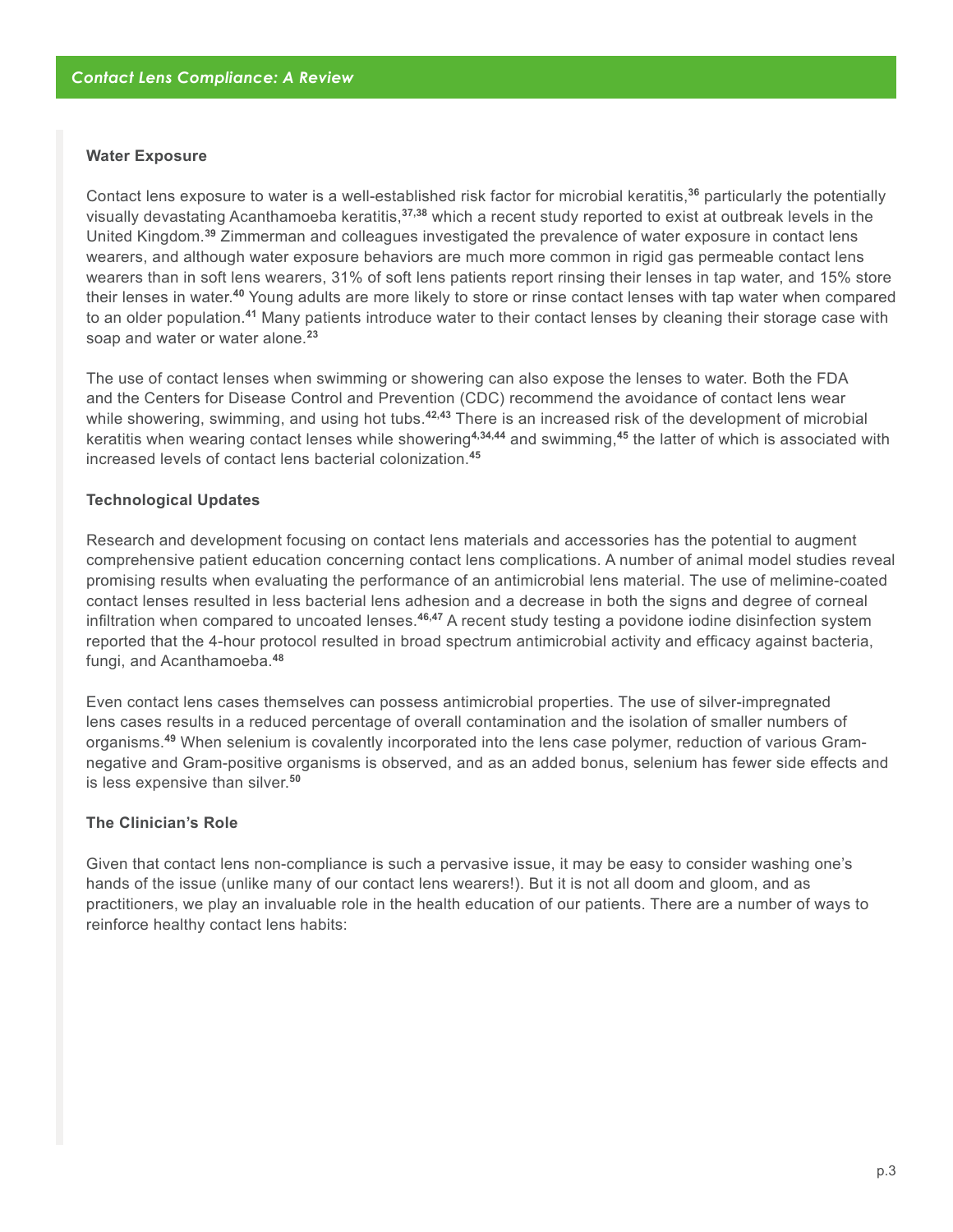| <b>TIPS</b>                                                                                                                                                                | <b>RESOURCES</b>                                                                                                                                                                                                   |
|----------------------------------------------------------------------------------------------------------------------------------------------------------------------------|--------------------------------------------------------------------------------------------------------------------------------------------------------------------------------------------------------------------|
| Obtain contact lens history using open-ended<br>questions to get a true sense of your patient's day to<br>day lens practices                                               |                                                                                                                                                                                                                    |
| Consider displaying signage in your office that reviews<br>healthy contact lens habits                                                                                     | The CDC and BCLA have some great eye-catching<br>options: <sup>51,52</sup><br>https://www.cdc.gov/contactlenses/posters.html<br>https://www.bcla.org.uk/Public/Member Resources                                    |
| Review and observe proper hygiene and handling at<br>each visit                                                                                                            |                                                                                                                                                                                                                    |
| Review correct replacement schedule of lenses and<br>cases at each visit                                                                                                   |                                                                                                                                                                                                                    |
| Hand out guides that illustrate healthy contact lens<br>habits; patients are more compliant with both verbal<br>and written instructions versus verbal alone <sup>26</sup> | AOCLE has guides for soft, gas permeable, and<br>scleral lenses; <sup>53</sup> similar resources may be available in<br>your local markets<br>Download the CORE handout on tips for compliant<br>contact lens wear |
| Verbalize to patients that you are "prescribing" a<br>specific disinfection protocol that best matches their<br>lens materials and needs                                   |                                                                                                                                                                                                                    |

The noncompliant behaviors associated with potential contact lens complications are modifiable and well within the remit of the optometrist and patient to focus on and improve. Primary eyecare providers have an important role in ensuring information regarding safe contact lens wear and care is readily accessible to their patients. With the combination of patient education and future updates in contact lens technology, contact lens complications can hopefully be greatly reduced.

# **REFERENCES:**

- 1. Donshik P, Ehlers W, Anderson L, et al. Strategies to better engage, educate, and empower patient compliance and safe lens wear: compliance: what we know, what we do not know, and what we need to know. *Eye Contact Lens*. 2007;33(6):430-433.
- 2. Bui T, Cavanagh D, Robertson D. Patient compliance during contact lens wear: perceptions, awareness, and behavior. *Eye Contact Lens*. 2010;36:334-9.
- 3. Robertson D, Cavanagh HD. Non-compliance with contact lens wear and care practices: a comparative analysis. *Optom Vis Sci.* 2011;88:1-7.
- 4. Joslin CE, et al. The association of contact lens solution use and Acanthamoeba keratitis. *Am J Ophthalmol*. 2007;144:169-180.
- 5. Taslipinar Uzel AG, Uzel MM, Yuksel N, et al. Contact lens compliance with ophthalmologists and other health professionals. *Eye Contact Lens*. 2017 Sep 29;doi: 10.1097/ICL.0000000000000439. [Epub ahead of print]
- 6. Livi S, Zeri F, Baroni R. Health beliefs affect the correct replacement of daily disposable contact lenses: predicting compliance with the Health Belief Model and the Theory of Planned Behaviour. *Cont Lens Anterior Eye*. 2017;40:25-32.
- 7. Carnt N, Keay L, Willcox M, et al. Higher risk taking propensity of contact lens wearers is associated with less compliance. *Cont Lens Anterior Eye*. 2011;34:202-206.
- 8. Dumbleton K, Richter D, Woods C, et al. A multi-country assessment of compliance with daily disposable contact lens wear. *Cont Lens Anterior Eye*. 2013;36:304-312.
- 9. Dumbleton K, Richter D, Bergenske P, et al. Compliance with lens replacement and the interval between eye examinations. *Optom Vis Sci*. 2013;90:351-358.
- 10. Morgan P, Efron N, Toshida H, et al. An international analysis of contact lens compliance. *Cont Lens Anterior Eye*. 2001;34:223-228.
- 11. Chalmers R, Keay L, et al. Multicenter case-control study of the role of lens materials and care products on the development of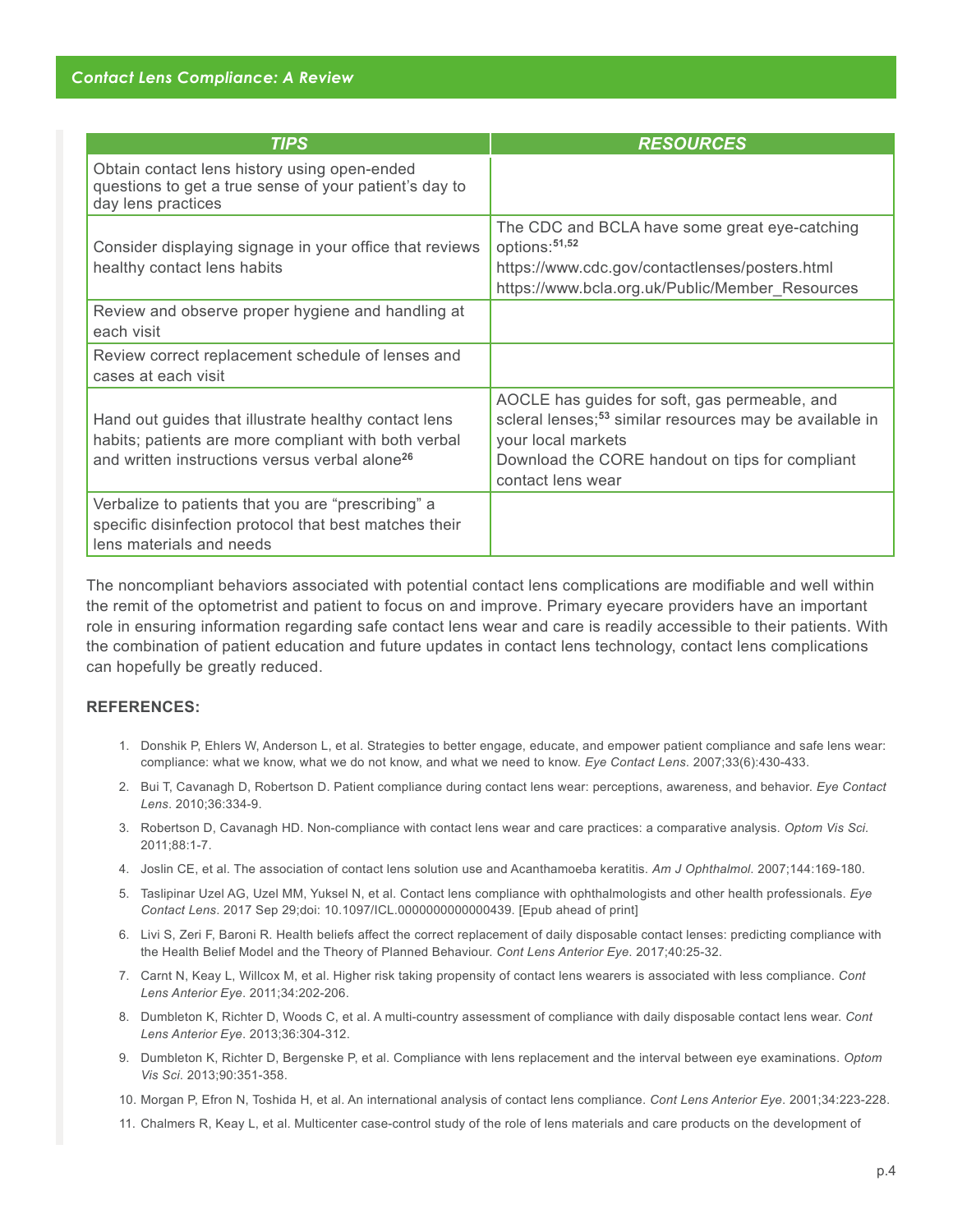corneal infiltrates. *Optom Vis Sci*. 2012;89(3):316-25

- 12. Dart J, Radford C, et al. Risk factors for microbial keratitis with contemporary contact lenses: a case-control study. *Ophthalmology*. 2008;115:1647-54.
- 13. Stapleton F, Keay L, Edwards K, et al. The incidence of contact lens-related microbial keratitis in Australia. *Ophthalmology*. 2008;115:1655-62
- 14. Jansen M, Chalmers R, et al. Characterization of patients who report compliant and non-compliant overnight wear of soft contact lenses. *Cont Lens Anterior Eye*. 2011;34:229-235.
- 15. Ozkan J, Willcox M, et al. Effect of antibiotic drops on adverse events during extended lens wear. *Optom Vis Sci*. 2013;91:13-23.
- 16. Dumbleton K, Spafford M, Sivak A, et al. Exploring compliance: a mixed-methods study of contact lens wearer perspectives. *Optom Vis Sci.* 2013;90:898-908.
- 17. Cope J, Collier S, Rao M, et al. Contact lens wearer demographics and risk behaviors for contact lens-related infections United States, 2014. *MMWR Morb Mortal Wkly Rep*. 2015;64:865-870.
- 18. Luensmann D, Jones L. Protein deposition on contact lenses: the past, the present, and the future. *Cont Lens Anterior Eye*. 2012;35:53-64.
- 19. Mann A, Tighe B. Contact lens interactions with the tear film. *Exp Eye Res*. 2013;117:88-98.
- 20. Chalmers R, Hickson-Curran S, et al. Rates of adverse events with hydrogel and silicone hydrogel daily disposable lenses in a large postmarket surveillance registry: the TEMPO registry. *Invest Ophth Vis Sci.* 2015;56:654-63.
- 21. Dumbleton K, Richter D, et al. Compliance with contact lens replacement in Canada and the United States. *Optom Vis Sci*. 2010;87:131-39.
- 22. Yeung K, Forister J, Forister E, et al. Compliance with soft contact lens replacement schedules and associated contact lens-related ocular complications: The UCLA Contact Lens Study. *Optometry*. 2010;81:598-607.
- 23. Hickson-Curran S, Chalmers R, Riley C. Patient attitudes and behaviors regarding hygiene and replacement of soft contact lenses and storage cases. *Cont Lens Anterior Eye*. 2011;34:207-215.
- 24. Dumbleton K, Woods C, et al. The relationship between compliance with lens replacement and contact lens-related problems in silicone hydrogel wearers. *Cont Lens Anterior Eye*. 2011;34:216-22.
- 25. Radford C, Minassian D, et al. Risk factors for nonulcerative contact lens complications in an ophthalmic accident and emergency department: a case-control study. *Ophthalmology*. 2009;116:385-92.
- 26. Lim C, Carnt N, et al. Risk factors for contact lens-related microbial keratitis in Singapore. *Eye*. 2016;30:447-455.
- 27. Wu Y, Willcox M, Stapleton F. The effect of contact lens hygiene behavior on lens case contamination. *Optom Vis Sci.* 2015;92:167- 74.
- 28. Wagner H, Richdale K, et al. Age, behavior, environment, and health factors in the soft contact lens risk survey. *Optom Vis Sci*. 2014;91:252-61.
- 29. Tilia D, Lazon de la Jara, et al. The effect of compliance on contact lens case contamination. *Optom Vis Sci*. 2014;91:262-71.
- 30. Szczotka L, Pearlman E, Ghannoum M. Microbial contamination of contact lenses, lens care solutions, and their accessories: a literature review. *Eye Contact Lens*. 2010;36:116-29.
- 31. Wu Y, Zhu H, et al. Profile and frequency of microbial contamination of contact lens cases. *Optom Vis Sci*. 2010;87:E152-8.
- 32. Wu Y, Carnt N, Willcox M, et al. Contact lens and lens storage case cleaning instructions: whose advice should we follow? *Eye Contact Lens.* 2010;36:68-72.
- 33. Wu Y, Zhu H, et al. Removal of biofilm from contact lens storage cases. *Invest Ophthalmol Vis Sci*. 2010;51:6329-6333.
- 34. Verani J.R., et al. National outbreak of Acanthamoeba keratitis associated with use of a contact lens solution, United States. *Emerg Infect Dis.* 2009;15:1236-1242.
- 35. Kuzman T, Kutija M, Juri J, et al. Lens wearers non-compliance is there an association with lens case contamination? *Cont Lens Anterior Eye*. 2014;37:99-105.
- 36. Houang, E., et al., Microbial keratitis in Hong Kong: relationship to climate, environment and contact-lens disinfection.*Trans R Soc Trop Med Hyg.* 2001;95(4):361-7.
- 37. Seal D, et al. Acanthamoeba keratitis in Scotland: risk factors for contact lens wearers. *Cont Lens Anterior Eye*. 1999;22:58-68.
- 38. Awwad S, et al. Updates in Acanthamoeba keratitis. *Eye Contact Lens*. 2007;33:1-8.
- 39. Carnt N, Hoffman J, Verma S, et al. Acanthamoeba keratitis: confirmation of the UK outbreak and a prospective case-